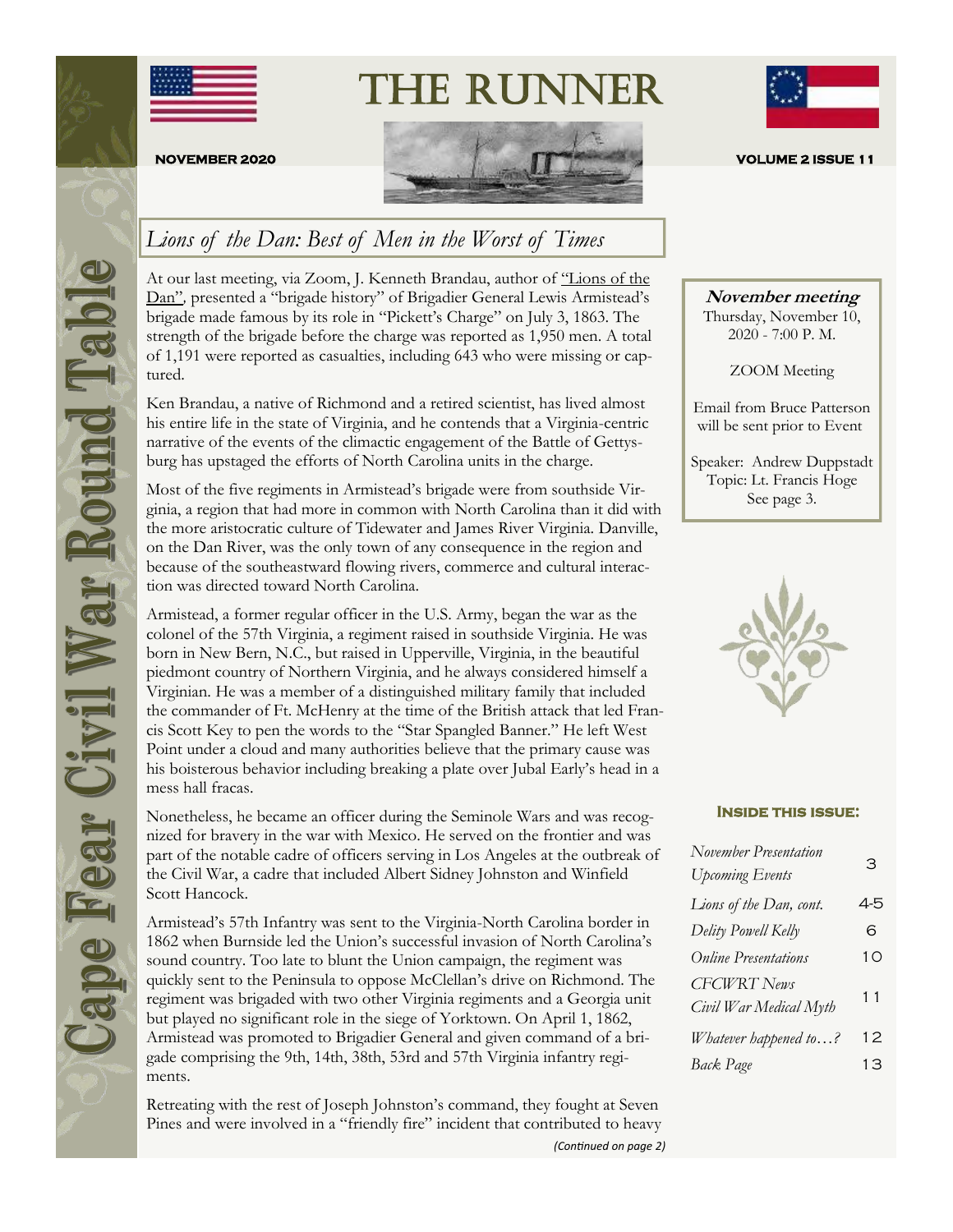

### *Lions of the Dan, cont.*

casualties in the 38th Virginia. With the wounding of General Johnston, General Robert E. Lee was given command of the Confederate army defending Richmond and he promptly launched the intense series of battles that became known as the "Seven Days."

Armistead's brigade fought at Glendale and was heavily engaged at Malvern Hill when confused communications resulted in an attack that Lee attempted to call off. The 57th Virginia broke under Union artillery fire and Armistead may have left the battlefield prematurely. The brigade was seen as somewhat unreliable after that.

As McClellan retreated and the Union brought General John Pope east to command another army to threaten Richmond, Lee boldly ignored McClellan and turned to attack Pope. This movement resulted in the huge and bloody battle of Second Manassas, or Bull Run. Outnumbered but with a combat strength of about 55,000 men, Lee kept Armistead's brigade in reserve, the only Confederate brigade not engaged in the battle.

In one of the most incredible feats of all of military history, Lee's recently named Army of Northern Virginia, left the killing fields of Manassas and turned north to invade Maryland. Battles ensued at South Mountain, Harper's Ferry and, then culminated in the bloodiest day in American history at Sharpsburg, or Antietam. Imagine the Confederate legions who fought with Jackson in the Valley or Magruder and Johnston on the Peninsula, then faced McClellan in the Seven Days, tangled with Pope at Second Manassas, and, in September they face McClellan again at Antietam.

Once more, however, Armistead and his brigade are held back somewhat, acting as provost guard to help control straggling on the march into Maryland. The brigade sees action in the West Wood and around the Dunker Church but emerges from the Battle of Antietam with the smallest casualty list in the Army of Northern Virginia. Armistead is wounded in the arm but is able to rejoin his brigade relatively quickly.

In November of 1862 the brigade is placed in the division of Major General George Pickett. They defend a position in the middle of the line at Fredericksburg and are, once again, comparatively lightly engaged.

The rest of the winter was passed in foraging and containment of Union forces in southeastern Virginia and, although called back to the army for the battle of Chancellorsville in May of 1863, the brigade doesn't arrive in time to play a role in the battle.

So, as the great dramatic point of the war approaches, this brigade has been present at most of the great battles of the Eastern Theater but with the exception of Malvern Hill, it has not been greatly tested and, still, there is some question about the soundness of the unit.

As the Battle of Gettysburg unfolds, Pickett's division arrives late on July 2 and thus is one of the most fit for battle on July 3. Armistead's brigade is placed behind the other two brigades in Pickett's division—Garnett's and Kemper's. Trimble's and Pettigrew's divisions, bitterly engaged on the previous days and weakened in strength, were on the left.

The divisions on the left had less distance to cover and Pickett's fresh division on the right needed to march further to bring its weight to bear as the Army of Northern Virginia attempted to overwhelm the Union defenders in what appeared to be a vulnerable salient on Cemetery Hill.

As the Confederates converged toward the "copse of trees," Union artillery assailed them on both sides and the understrength 8th Ohio, orphaned from the other regiments in its

Our October program was a presentation by **Ken Brandau,** discussing his award-winning book, **Lions of the Dan**, the story of the Armistead Brigade during the full course of the Civil War. His power point presentation was via Zoom and viewed by some 24 members.

We are in receipt of his kind acknowledgement which reads in part:

*The Cape Fear Civil War Roundtable is an excellent audience. I appreciate everyone's kind attentions, the generous honorarium, and regret having to forgo the personal contact of an actual meeting.*

*Stay Blessed!*

*Ken Brandau*



**Ken Brandau**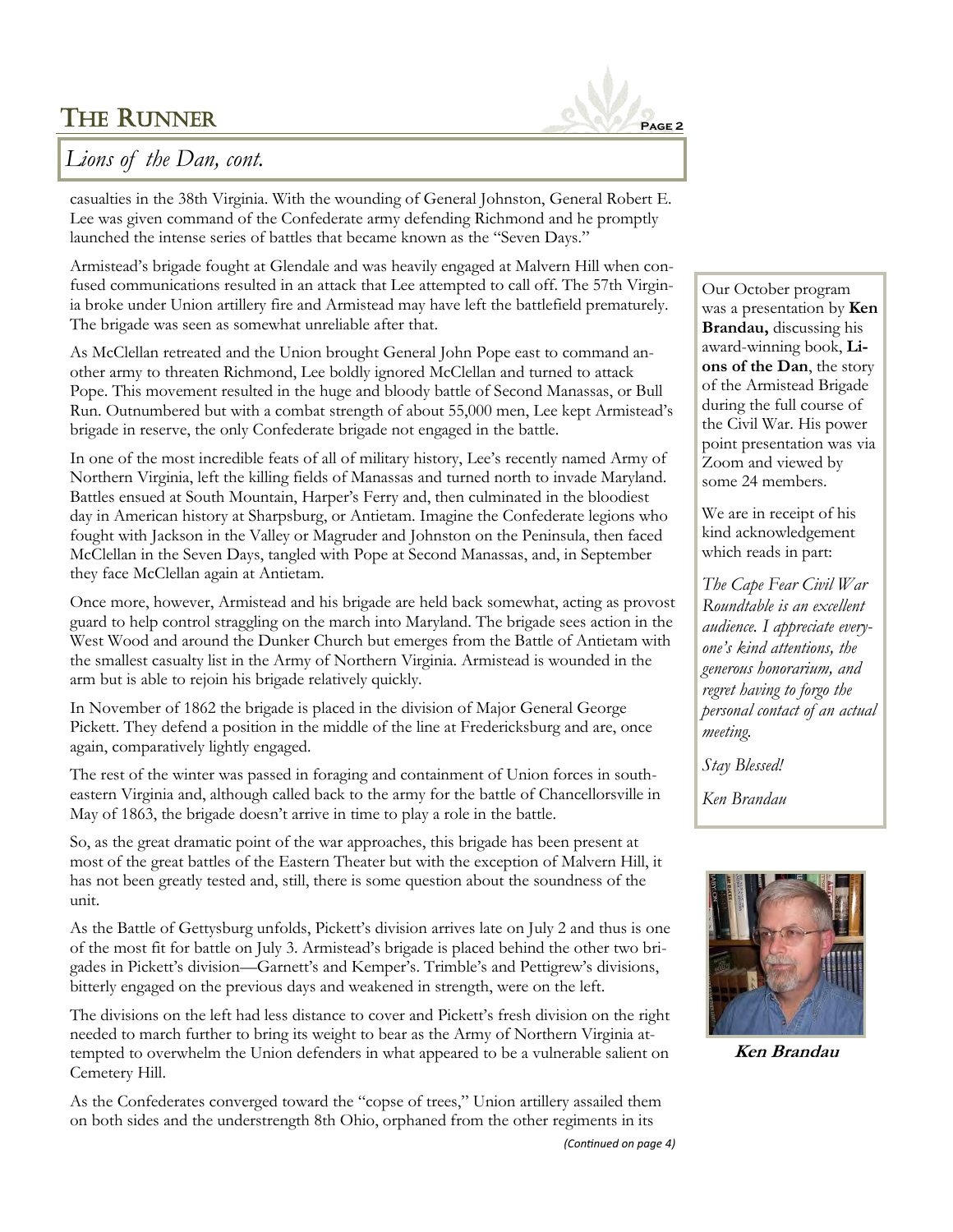

### *CFCWRT November Presentation: Lt. Francis Hoge*

"An Able and True Officer"

Because of ongoing COVID 19 restrictions, a change has been made for our November program. On November 12, **Andrew Duppstadt**, historic sites specialist for the State of NC, will tell us about **Lt. Francis Lyell "Frank" Hoge**, a U.S. Naval Academy graduate who chose to side with the Confederacy and compiled an outstanding record in the fighting on the sounds and rivers of eastern North Carolina.

Andrew had been scheduled to present this program in December but has agreed to make the presentation a month earlier. It will be presented via Zoom.

Francis Lyell Hoge, known as "Frank," was born in Moundsville, Virginia, in January 1841. Moundsville is a small city on the Ohio River in what is today the state of West Virginia.

Appointed to the U.S. Naval Academy in 1856 as an "acting midshipman," he graduated in 1860 and became a "passed midshipman" in the U.S. Navy. When war came, however, he resigned his U.S. commission and accepted a commission in the Confederate States Navy.

The youthful officer proved his mettle in several difficult engagements and survived a near fatal wound in 1863.

He took part in the famous expedition led by Col. John Taylor Wood to attempt to sink the *USS Underwriter* off New Bern. Such expeditions were exceedingly dangerous in the 19th Century and young Hoge was the first to board the enemy vessel. Be sure to tune in and hear the rest of this exciting story.

Andrew Duppstadt, a member of our round table, is a BA and MA graduate in history at UNCW. He is stationed at the CSS Neuse historic site in Kinston and is also an adjunct history instructor at UNC Pembroke.



**Andrew Duppstadt**

*Cape Fear Civil War Round Table Upcoming Events*

#### **2020**



December 10th **Bill Jayne**, The Battle of Cedar Creek

This will be a hybrid meeting with a limited attendance (25) and a ZOOM presentation for those who can't attend in person or prefer an online venue. Details will be sent prior to the meeting.

#### **2021**

January 14th **Rodney Steward** (Author), Confederate Sequestration Act

February 11th **Kenneth Rutherford** (Author), Mine Warfare and the Civil War

For more information go to the [CFCWRT website.](http://cfcwrt.org/)



**Lt. Francis "Frank" Hoge**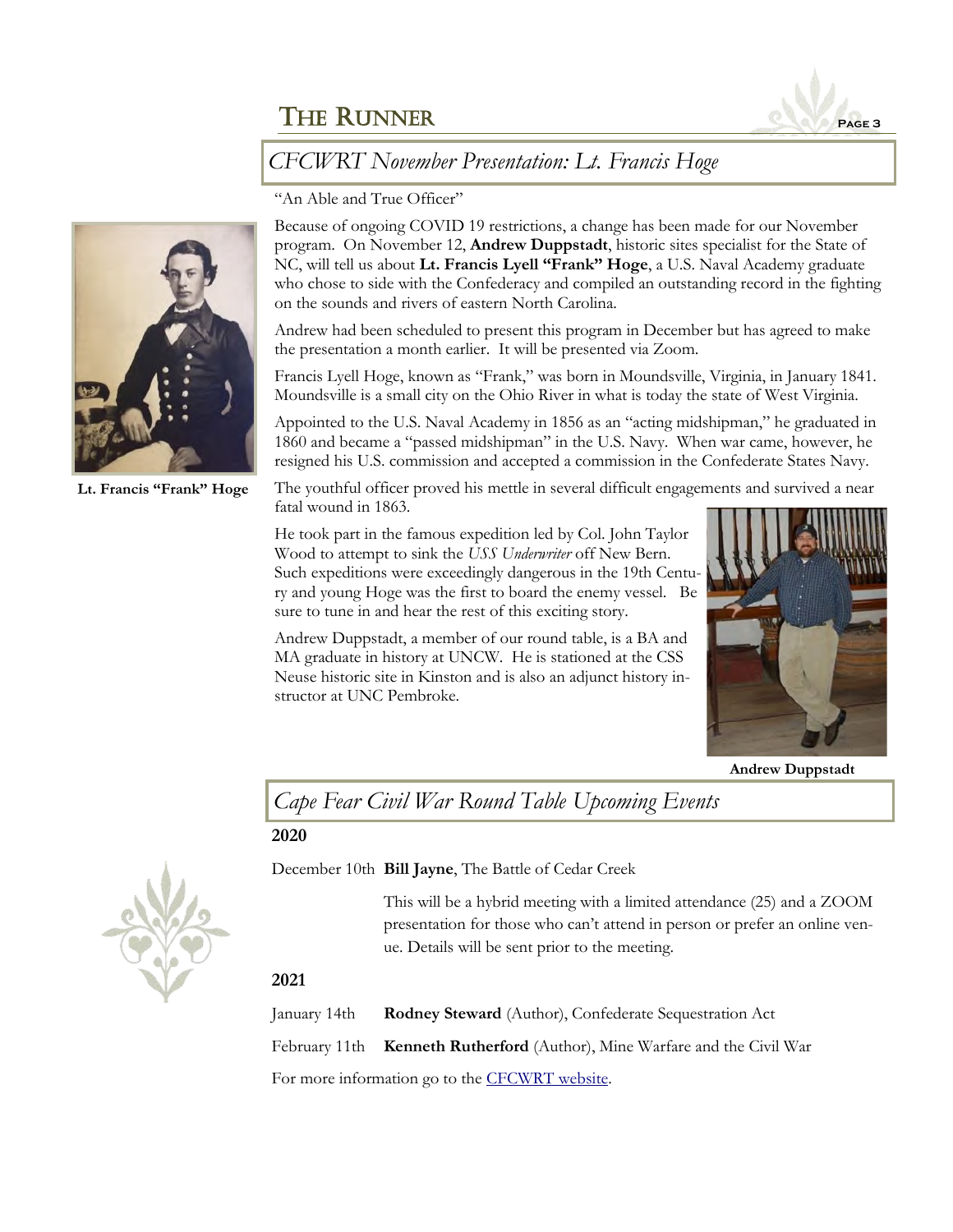

### *Lions of the Dan, cont.*

brigade, held its post in front of the main Union line on the left of the attacking Confederates. They hit Brockenbrough's Brigade, the left-most brigade under Brigadier General James Pettigrew's command, in the flank and that Virginia unit broke under the combined effect of the Union artillery and the Ohio rifle fire. It was the beginning of the end for the attack.

Mr. Brandau notes that as Armistead's brigade approached the objective, the troops to his left, under Pettigrew, had already been repulsed. The 26th and 55th North Carolina regiments under Pettigrew are credited with making the farthest advance of the attack but pressure from Union infantry to their front and left, as well as the powerful artillery, forced them back.

The Virginians of Armistead's brigade breached the stone wall of the Union center and as General Armistead fell with a mortal wound, the survivors surrendered or attempted to retreat. Ultimately, the flag of the 38th Virginia, Armistead's leftmost regiment, was captured by the 8th Ohio, still assailing the Confederate left, along the Emmitsburg Road.

Ken Brandau explicates the significance of these events based on letters and reports that have been overlooked. He states: "transcripts of two letters from Capt. John A. Herndon Co. D, 38th Virginia (both letters are in the Gregory A. Coco Research Collection at Gettysburg National Military Park) describe being a mere '30 paces' from the works when forced to refuse their flank. (The need for this, of course, could have only happened if Pickett had arrived after Pettigrew and Trimble had already been repulsed. It is apparent then, since Fry [Archer's Brigade in Pettigrew's Division] was the brigade of direction, it was Pickett who was late and failed to support, not the other way around.)"

The official report of Major Joseph R. Cabell



**Map of Pickett's Charge of the American Civil War. Drawn by Hal Jespersen. (Wikimedia Commons)**

of the 38th Virginia also provides similar information. Major Cabell was in command of the entire brigade in the retreat from the Union line because he was the only field grade officer who returned uninjured. Ken Brandau found his report in the American Civil War Museum (formerly the Museum of the Confederacy) in Richmond.

Major Cabell writes that Col. E.C. Edmonds, commander of the regiment was killed by fire from the left flank as the regiment advanced to about "30 paces" from the Union field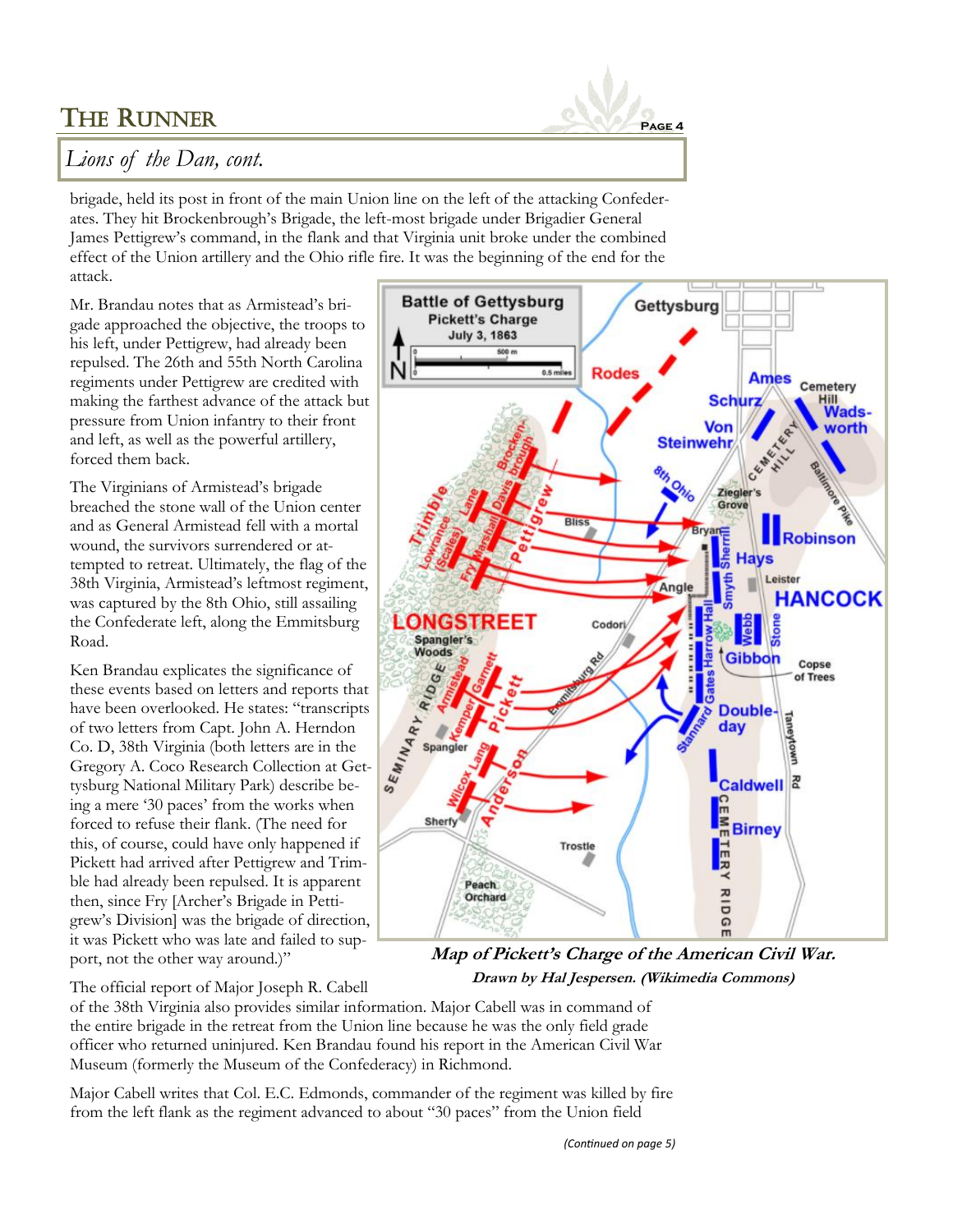

*Lions of the Dan, cont.*

works. Lt. Colonel Powhatan B. Whittle, grievously wounded at Malvern Hill, attempted to rally the regiment but was also shot down, leaving Major Cabell in command. He writes: "I attempted to change the front of my left companies" but found that such a movement was impracticable. He notes that scattered Confederates coming up from the right rear never made it and "seeing all the troops giving away on my right I supposed the order to retire had been given and re-ordered the remnant of the Regiment."

In an email message, Ken Brandau writes: "Bottom line, Virginia's 'Lost Cause' narratives have always unfairly upstaged the contributions of Pettigrew and Trimble at Gettysburg. In like fashion, Virginia 'history' does equal disservice to her many real heroes like Edmonds, Whittle, Cabell, etc. by perpetuating Gettysburg fantasies of Armistead and Pickett. Neither Pickett, nor Armistead had careers which withstand scrutiny outside the context of Gettysburg."

The southside Virginians of Armistead's brigade soldiered on in North Carolina and Tidewater Virginia before helping to stop Ben Butler's thrust into Bermuda Hundred in 1864 and then in the trenches of Petersburg.

In 1865 the brigade was once again in the midst of controversy as the division, while Pickett was absent at a shad bake, was defeated at the pivotal battle of Five Forks, forcing the evacuation of the Petersburg and Richmond defenses. Pickett was rebuked by Lee after that and never regained Lee's regard.

Mr. Brandau summarized his saga with the opinion that the "Lions of the Dan" were among the "best of men in the worst of times."



**Pickett's Charge by Paul Philippoteaux 1893**

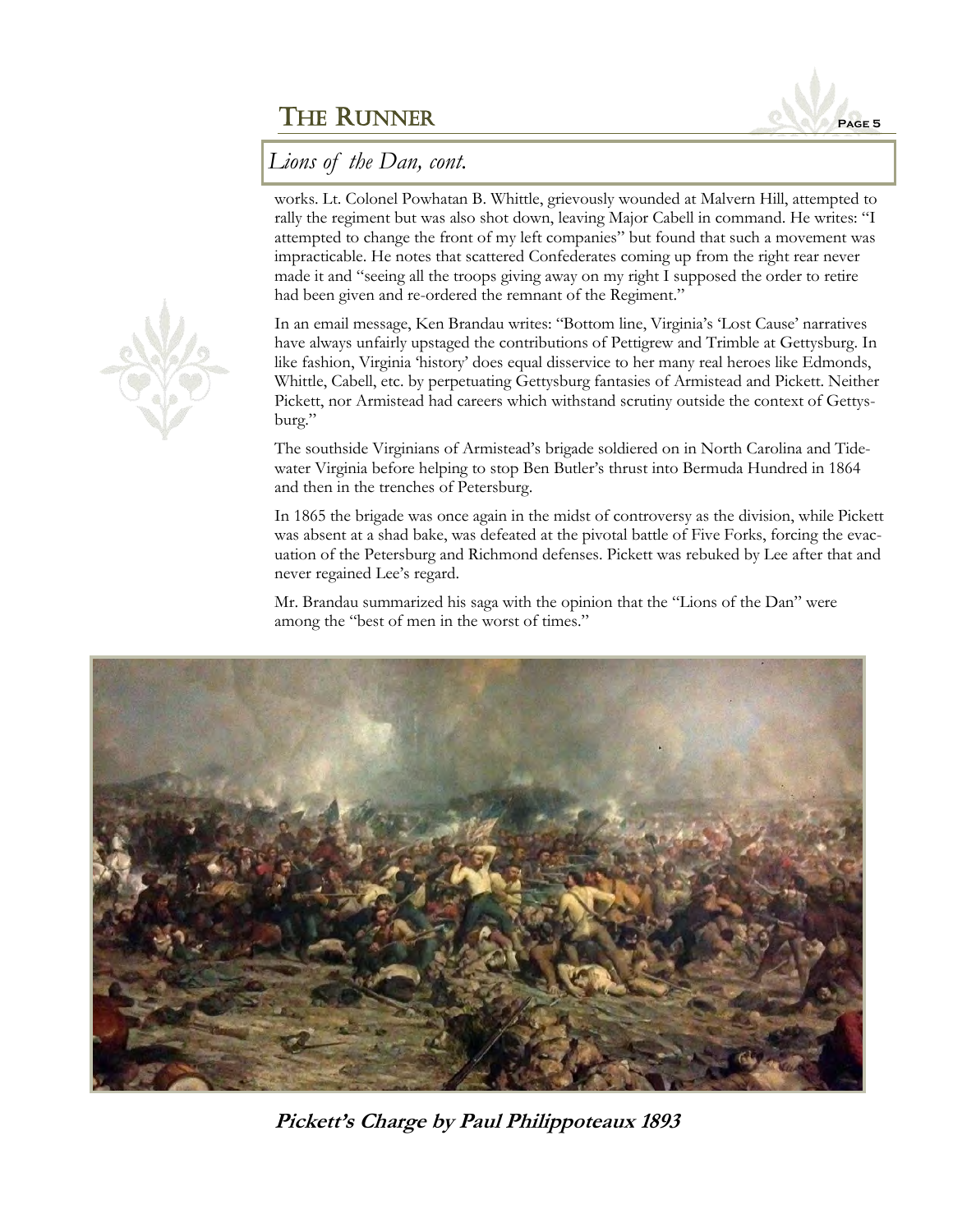

*Delity Powell Kelly: A Child in a Confederate Camp by Sheritta Bitikofer*

In January of 1930, a new soldier's pension application was submitted in the state of Florida. While at first glance, this was nothing unusual for the time. Soldiers were growing older and desired compensation for their sacrifice to the Southern cause for independence. However, this application was special and marked up in unusual places. Instances where the word "he" were typed – referring to the applicant – had been crossed out and changed to "she." The veteran, Delilah "Delity" Powell Kelly, born June 4th, 1851, was not looking for a widow's pension. She was looking for a soldier's pension for her services as a young nurse in the Confederacy.



### *Excerpt from Delity Powell Pension Application (Floridamemory.com)*

When the Confederacy's call for troops reached Apalachicola, Florida, Delity's father, Edward Powell, answered that call. He enlisted in Milton's Light Artillery under the command of Joseph L. Dunham. He became one of the 136 privates to help man and operate six guns – three 12-pounder brass rifles and three 12-pounder howitzers. Delity's mother, Nancy Elizabeth Powell, followed the artillery regiment as a laundress and nurse for the unit, taking their only daughter along with them. According to Delity's own account, she was given a uniform trimmed in red to denote that she belonged to her father's artillery regiment

Imagine being a child at places like Camp Dunham near Jacksonville. You are miles away from your home and friends, among strangers and doing chores night and day to make sure everything within the camp ran smoothly. Instead of having tea parties with her friends, she gave water from her canteen to dying men. Instead of trotting off to the schoolhouse every morning, Delity followed the camp doctors as they made their morning rounds. We know that she was literate, and she might have practiced her reading skills by deciphering the labels on the medicine bottles. She would not be helping to make bread for her small family, but for an entire camp of hungry artillerymen. Dresses and petticoats in the laundry were replaced by filthy socks and fetid uniforms as she and her mother did the laundry for the unit. Instead of tying ribbons in her hair, she tied off bandages over bleeding or gangrenous wounds. Her formative childhood years were spent listening to the groans of the wounded, the boom of artillery cannon, and the muttered prayers lifted up by the weary souls that wanted this war to end.

Her father wasn't the only man of Delity's family to join the war. Five of her uncles also enlisted. Benjamin Powell, who was very close in age to Delity according to his records, enlisted with Milton's Light Artillery as well, and later gave a notarized testimony to her services as a nurse and laundress for the company. John, James, and William Powell also *(Continued on page 7)*

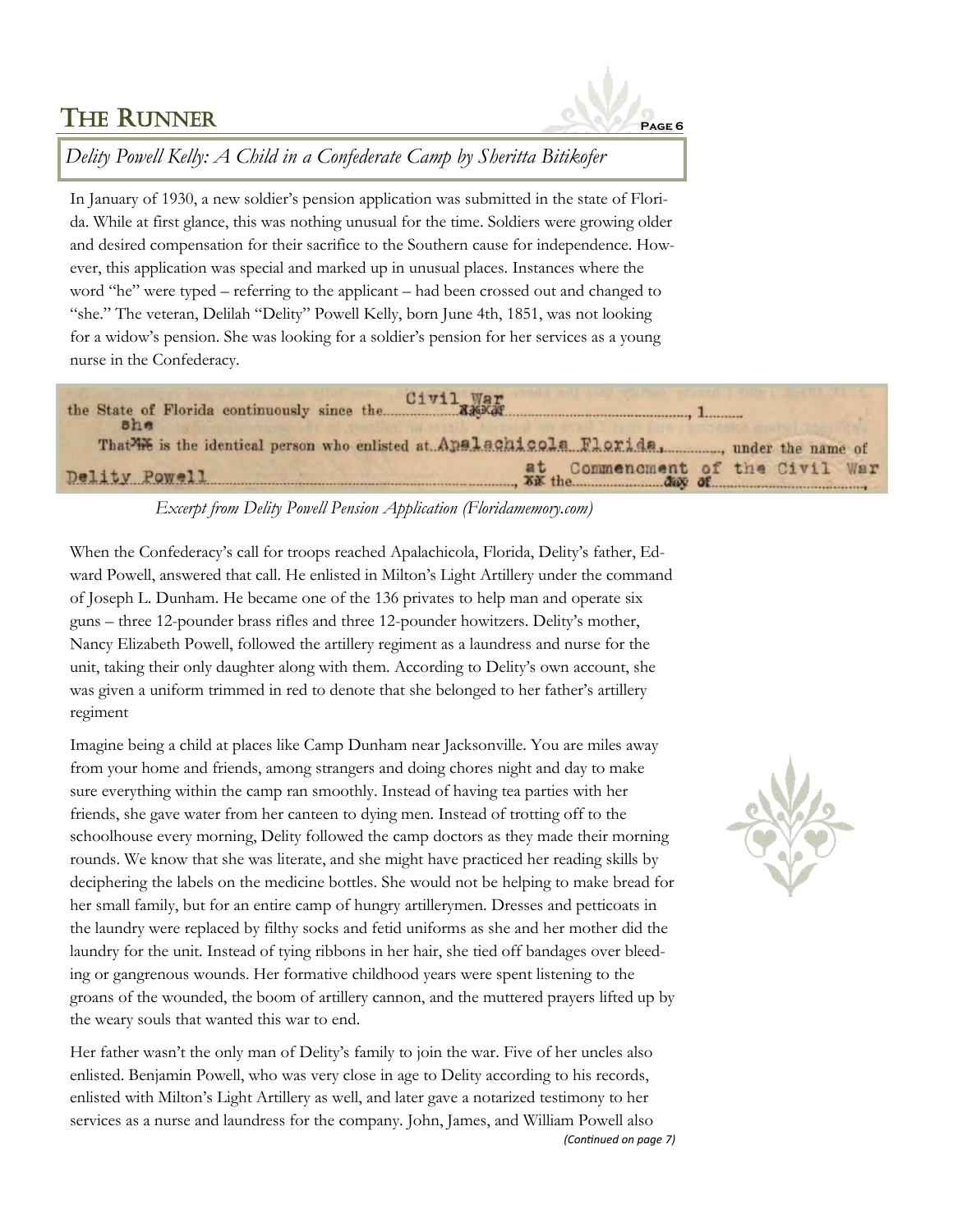

# *Delity Powell Kelly: A Child in a Confederate Camp, cont.*

enlisted with their older brother in March of 1861 into the same regiment. Another uncle by the name of Elijah did not enlist in the artillery regiment, and instead joined the infantry in August of 1861, mustering in with the Fourth Florida Infantry. Elijah went on to serve the Confederacy far away from his home and family.

Milton's Light Artillery remained in the deep South during the war. Delity's first taste of war came at St. Johns Bluff near Jacksonville in October of 1862. But this was not the last time she witnessed how devastating the war could be.

In the spring of 1863, the Milton Light Artillery was split into two companies. Company A remained under the command of Captain Dunham, while the newly promoted Captain Henry Abell was given Company B. The Powells followed Abell into this newly formed company, which made the muster rolls a little confusing. In many instances, men were listed under both companies. Delity's own headstone indicated that she served within Company A, but under Abell's command.

In the winter of that same year, bad news filtered its way to Camp Dunham near Gainesville. Edward's brother, fighting in Tennessee, had been captured at Missionary Ridge during the battles around Chattanooga. Elijah Powell's name would show on the first prisoner roster at the newly formed Rock Island Prison. Worse than that, Elijah had been wounded in the battle in which he was captured. He was shot in the right leg just below the knee, as well as at the corner of his eye. This eventually led to total blindness in that eye. The tragedy of war had finally made its way to Delity's personal circle.

Their greatest test of valor and perseverance came in February of 1864 at the battle of Olustee, the largest battle of the Civil War to take place on Florida soil. Delity and her mother made themselves useful at Lake City Hospital, fifteen miles from the battlefield.

The hardship of war would hit home one more time for Delity when Edward became wounded in the battle. Milton's Artillery had lost five of its guns to a band of raiding Federals at Baldwin, so Company B under Captain Abell was attached to the First Georgia Regulars. A shell fragment struck Edward's leg, and though the wound wasn't serious enough to warrant an amputation, the injury would give him trouble in his later years. According to his pension application statement, the knee that was injured during the battle had caused some type of permanent swelling, making this knee noticeably larger than the other. This made it difficult to work in the labor industry after the war.

Jacksonville became occupied by the Union army in February of 1864 – prior to the battle at Olustee – and the artillery unit went on to serve in several smaller engagements, including the skirmish at Cedar Key in March of 1864, the battle at Horse Landing in May, and then the battle at Gainesville in August of that same year.

Elijah was not the only one to become imprisoned during the war. According to Delity in her pension application – backed by the testimony of Benjamin Powell – she and her moth-

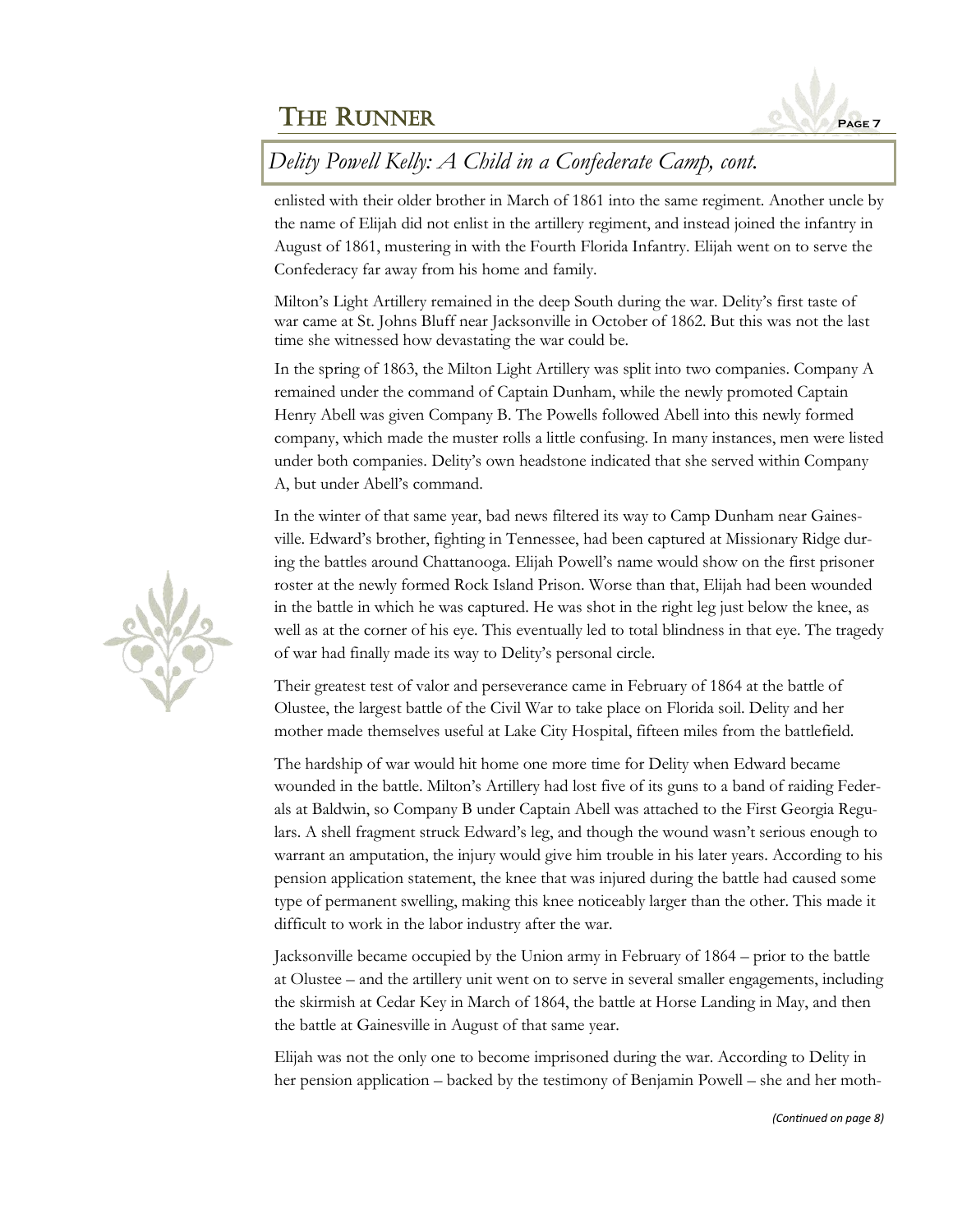

### *Delity Powell Kelly: A Child in a Confederate Camp, cont.*

er were captured not once, but twice in the course of their service. One of these occurrences took place in Baldwin, Florida and for a month and fourteen days, Delity and her mother were kept prisoner by the Federals. It was likely that this didn't give them a break from their usual duties, as nurses and laundresses were in high demand on both sides. Delity and her mother managed a daring escape from captivity by jumping out the window of their prison – presumably a local home or hospital – and made their way back to Camp Dunham to reunite with Edward.

The Confederacy surrendered in April of 1865 and the South was thrown into the era of Reconstruction. Both companies of the Milton Light Artillery were included with the May 10th surrender between Major General Samuel Jones commanding the Department of South Carolina, Florida, and South Georgia, and Brigadier General Edward Moody McCook at Tallahassee, Florida, the same day that Jefferson Davis was captured in Irwinsville, Georgia. Veterans of the war came home to rebuild their lives – including Elijah who had survived Rock Island for two years. Delity, now almost 14 years old, moved to Pensacola, Florida with her family. Edward and Nancy had three more children and Edward supported his family as a fisherman, which was familiar work for him, since he worked as a sailor with his father in Apalachicola. Delity grew up, occasionally putting her nursing skills to good use as she helped to take care of her younger siblings. Those who knew Delity in her final years described her as a deeply religious woman. This could have been due to her experiences in the war or by her father's elevation to the position of an elder in the Church of Latter Day Saints within a decade after the war. Edward officiated the marriage between his nephew Benjamin and fiancé, Savine Milstead in 1878.

In January of 1871, Delity married James Kelly, an illiterate carpenter from Santa Rosa County. They had four children and by the 1930s, they had all started families of their own, leaving Delity and James with an empty nest. By then, both were too old to work. Whether under the encouragement of her family or her own gumption, Delity decided to do something that no other woman had succeeded in doing in the state of Florida.

In January of 1930, she first submitted her application for a soldier's pension. It seemed like a simple process. She was to give her testimony of service, backed by two or more others who could confirm her story, then sign her name at the bottom of the page.

Three other veterans who worked closely with Milton's Light Artillery gave their signed testimonies to Delity's services, saying that they indeed saw her in the red-trimmed artillery uniform and watched her give aid to the wounded. One of these witnesses was her uncle, Benjamin Powell. The other was a former cavalry private by the name of Joseph Strickland, who was living with his son's family at the time when he testified to Delity's service. Private Strickland had been with the Fifteenth Confederate Cavalry post-September 1863 and operated in Alabama for most of that time, but prior to that he had enlisted with the Third Florida Battalion, also known as the "Magnolia Dragoons", who worked closely with other Florida units like Milton's Light Artillery. Strickland also vouched for Benjamin's service





*Delity Powell Kelly*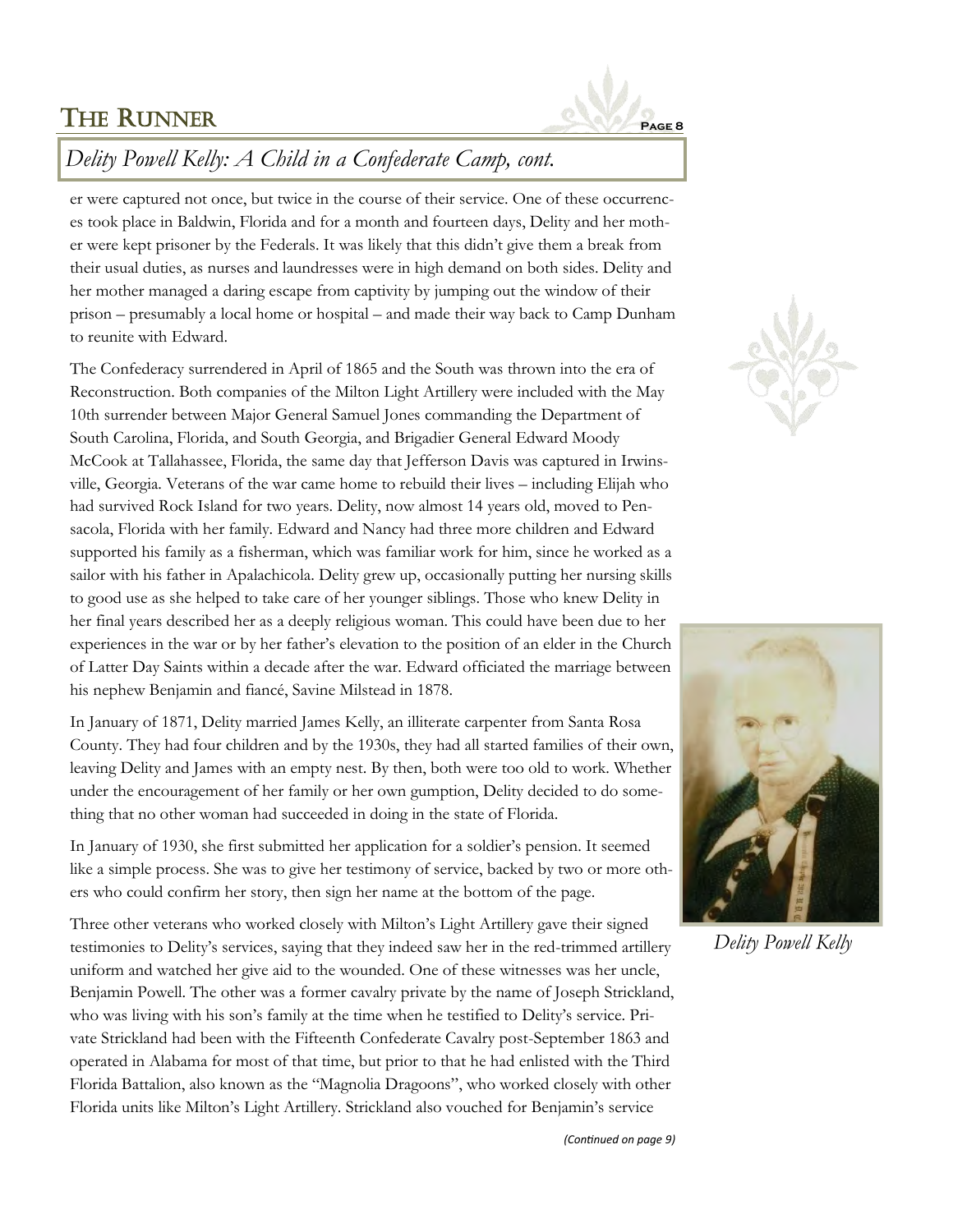

# *Delity Powell Kelly: A Child in a Confederate Camp, cont.*

when he applied for a pension some years earlier, mentioning Elijah in the same affidavit. In fact, looking into all of the pension records for Delity's uncles reveals that they all vouched for one another's service when they individually applied, or when their widows applied for compensation.

Delity Powell Kelly was awarded her pension rights, becoming the only woman in the state of Florida to receive a soldier's pension for services rendered during the Civil War. Every year until her death, she was given \$480. According to the records and pension approval, she was to be issued her pension "at the same rate and in the same manner that other pensioners are paid."

October 31st, 1939, at the age of 88, Delity passed away. Initially buried in an unmarked grave, it took almost fifty years before her story would be uncovered by her descendants. She was reinterred in the 1980s in Saint Michael's Cemetery in Pensacola, Florida, and given a proper grave marker that forever proclaims her services to the Confederate cause as a nurse.

All too often, we take for granted that the Civil War didn't solely affect the adults who enlisted or volunteered their services. The lives of every American were touched by the conflict. Children, young and impressionable, became casualties of the war, either in a physical or psychological sense. Delity's story reminds us that the war was no respecter of age or gender. At the tender age of ten years old, she had to shoulder a weight that not many grownups could handle today. It's by this resilience and bravery that she deserves to be remembered and honored for sacrificing her childhood.

### *Recently Published*

### **[America's Good Terrorist](https://www.casematepublishers.com/america-039-s-good-terrorist.html#.X6BGeIhKiUl)**

John Brown and the Harpers Ferry Raid Charles P Poland jr

This new biography covers Brown's background and the context to his decision to carry out the raid, a detailed narrative of the raid and its consequences for both those involved and America; and an exploration of the changing characterization of Brown since his death.

### **[Custer](https://www.casematepublishers.com/custer.html#.X6BGlYhKiUm)**

From the Civil War's Boy General to the Battle of the Little Bighorn Ted Behncke, Gary Bloomfield

The theme of the book is not so much new historical information but the depth of his character development and lesser-known influences of his life. *Custer* draws together these elements in a succinct and accessible read.

**Use this Casemate Publisher's code CFCWRT for a 35% discount for CFCWRT members!**





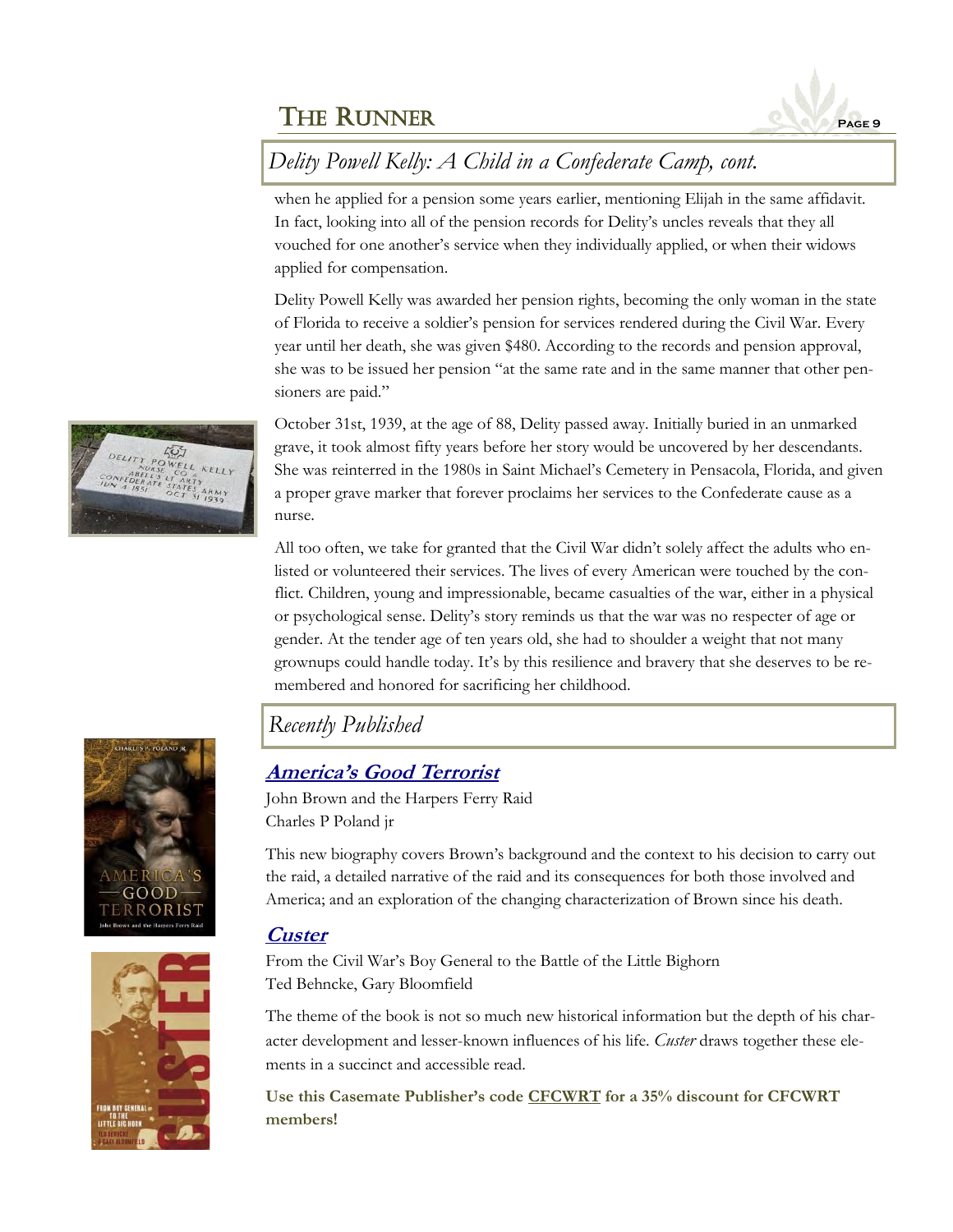### *Online Presentations*

#### **Emerging Civil War on C-SPAN**

#### **Mark Maloy - [Fort Sumter](https://www.c-span.org/video/?474620-8/fort-sumter-shots-civil-war)**

Check out "The First Shots of the Civil War," which recounts the tale of Charleston and Fort Sumter in the opening days of the war.

Located in Charleston harbor, Fort Sumter was still held by Union forces in April 1861, despite South Carolina's secession in 1860. National Park Service historian Mark Maloy described the events of April 12, 1861, when Confederate guns around the harbor opened fire on Fort Sumter. This talk was part of a symposium on "The War in the East" hosted by the "Emerging Civil War" blog.

#### **Sarah Kay Bierle - [1862 Confederate Raid on Chambersburg](https://www.c-span.org/video/?474620-4/1862-confederate-raid-chambersburg)**

In October 1862, Confederate cavalry under General J.E.B. Stuart pressed into Maryland and Pennsylvania--including the town of Chambersburg--to raid for horses and other supplies. "Emerging Civil War" blog managing editor Sarah Kay Bierle talked about this first major Confederate movement north of the Mason-Dixon Line and the Union response. This talk was part of a symposium on "The War in the East" hosted by the "Emerging Civil War" blog.

#### **CWRT Congress**

#### **November Speakers**

**[November 4th at 7pm](https://www.cwrtcongress.org/speaker.html)**

#### **Chuck Veit - On the Verge of the Great War**

This talk will reveal how our war was perceived by foreign nations. Their involvement went way beyond France and England and Russia to include Belgium, Austria, Italy, Spain, Prussia and even the Vatican. Their heads of state--and most especially Pope Pius IX--were absolute death on our Republic. Pius actually went so far as to provide a letter to Jeff Davis that his officers could use to try to stem Irish enlistment in the Union Army, pronouncing republicanism anathema.

You will learn how Britain and France feared that had they intervened, and the South suddenly was again able to supply cotton, they feared Davis would demand gold at the new higher price--and drain their exchequers. So, they needed the war to continue and, best to hope for, wind down slowly, with both sides returned to a prewar balance. You'll learn how Russia, not an ally of America, used our ports for their navy as a threat against France and Britain so as to suppress the Prussian revolution. Finally, you'll learn that the American Civil War spawned revolutions and reform in Europe.

#### **[November 11th at 7pm](https://www.cwrtcongress.org/speaker.html)**

#### **Chris Kolakowski - The Grand Army of the Republic**

This talk will discuss the creation and activities of the first organized veterans' group, the Grand Army of the Republic (GAR). Much has been said about their tireless advocacy for veteran rights and benefits, yet the history of the GAR has largely been lost. Chris Kolakowski brings that history to life as he tells how it was formed, its mission, its membership, racial integration, the many GAR posts that existed throughout America and the rich legacy inherited by the Sons of Union Veterans of the Civil War.

*(Continued on page 11)*



**Mark Maloy**



**Sarah Kay Bierle**



**Chuck Veit**



**Chris Kolakowski**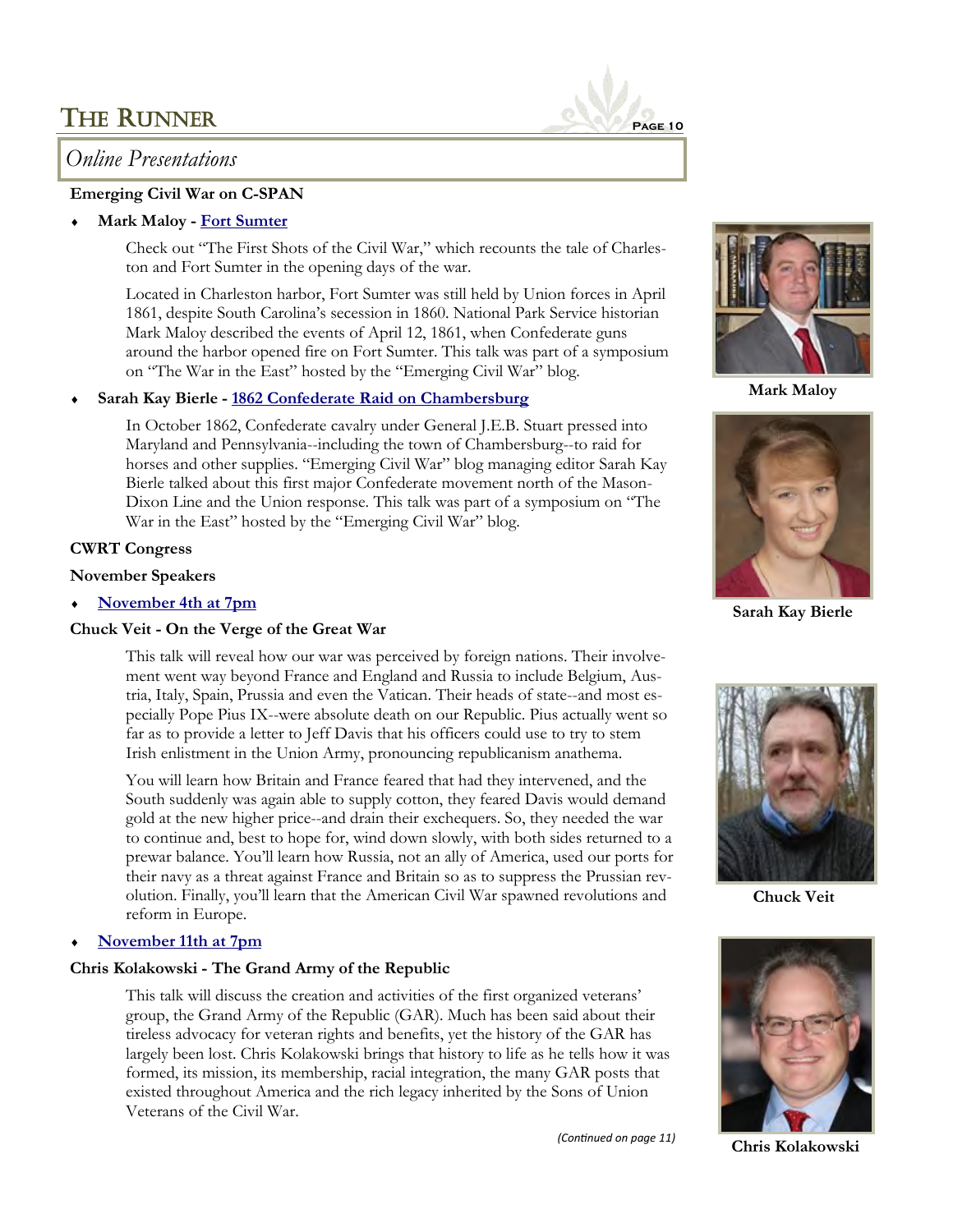*Online Presentations, cont.*

#### **[November 18th at 7pm](https://www.cwrtcongress.org/speaker.html)**

#### **Lisa G. Samia - So Runs the World Away**

This will be an in-depth look into the lives of John Wilkes Booth and his older sister Asia Booth Clarke, from the time of their teenage years and into their early adulthood. After their father's death in 1852, a bond of sympathy and mutual devotion between John and Asia grew in the years spent at Tudor Hall. Here she writes they were "lonely together." Asia's insights were gathered from her memoir written in 1874 - John Wilkes Booth "A Sister's Memoir." This is the single most important document in the complex life of John Wilkes Booth. What were the prophetic words said to Asia by John on her wedding day? What did John mean when on their last visit together he said, "God Bless you, sister mine. Take care of yourself, and try to be happy"? What happened to Asia after the assassination? "So runs the world away" are the last words in her memoir taken from Hamlet, Act 3, Scene 2, What is she saying? Mindful that it is never just words on a page.

### *CFCWRT News*

With our first live presentation in December, Early Bird dues will cease on 30 November and thus revert to the regular annual dues of \$30.

A word about Wreaths Across America. As of this 10/30, we are half way towards meeting our goal of 60 wreaths. Recall please that you may send your check to CFCWRT, PO Box 15750, Wilmington, NC 29408 or you may go to the [Wreaths Across America](https://www.wreathsacrossamerica.org/pages/150717) website and purchase a wreath, in \$15 increments, by credit card. Due to Covid, the planned wreath laying ceremony will not be held but the wreaths will be delivered early for distribution to graves on 17, 18 & 19 December. Details will follow.

*Civil War Medical Myth*

### *There was no anesthesia. Amputations were always performed while men were conscious.*

Case studies included in the Medical and Surgical History of the War of the Rebellion indicate that 95% of all amputations executed by Union surgeons were performed under anesthesia. When chloroform or ether were not available, operations were sometimes postponed, rather that subject the wounded to inhumane amputation without the benefit of anesthesia. As for Confederate surgeons, in an address delivered before the Southern Surgical and Gynaecological Association, Nashville, Tenn., November 13, 1889, Dr. Hunter Holmes McGuire reported "...in the corps to which I was attached (2nd Corps ANV), chloroform was given over 28,000 times..." In a piece called "Confederate Medical Service" Dr. Deering J. Roberts expanded: "Many Confederate surgeons reported that at no time did they fail in having an adequate supply of the three most important drugs, quinine, morphia, and chloroform."







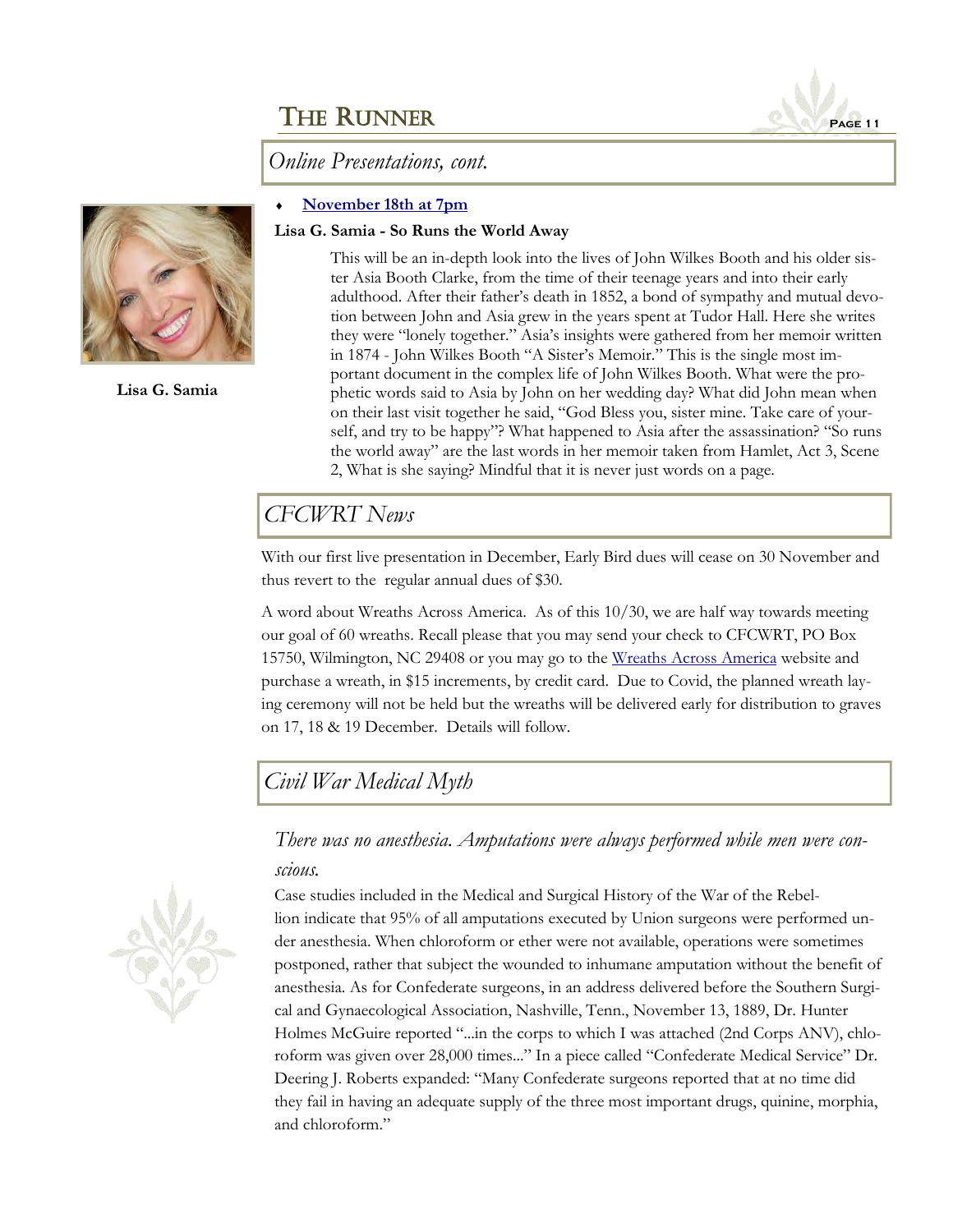

*After the end of the Civil War whatever happened to…?*

### **General Winfield Scott Hancock**

Called the most "conspicuous" of all Union Commanders by General U. S. Grant, remained a regular army general until 1886. He was nominated for the presidency in 1880, losing to James A. Garfield by a small margin of votes. Died at Governors Island, New York February 9, 1886.







Hancock's portrait adorns U.S. currency on the \$2 Silver Certificate series of 1886. Approximately 1,500 to 2,500 of these bills survive today in numismatic collections. Hancock's bill is ranked number 73 on a list of "100 Greatest American Currency Notes".